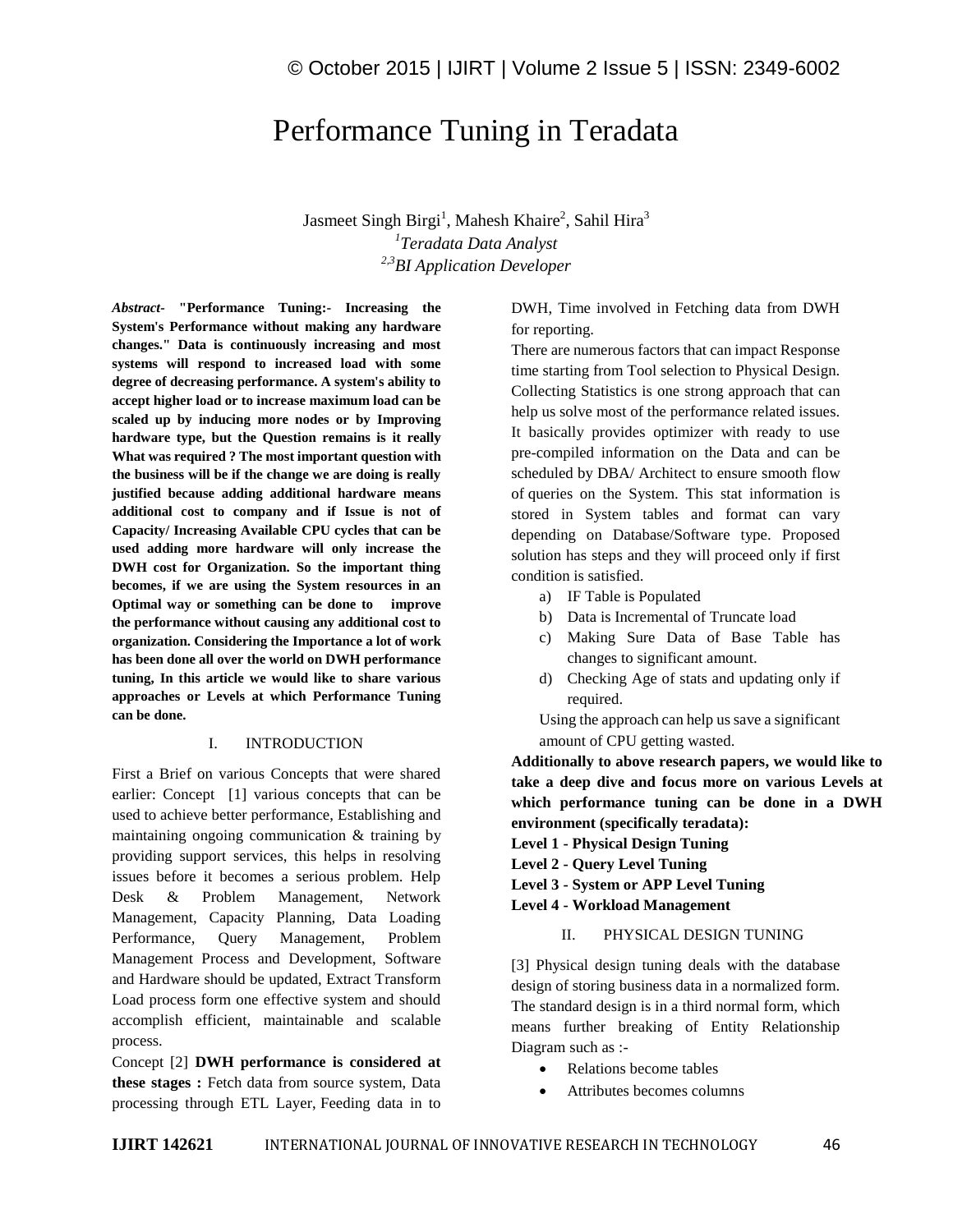Relationships become data references, For ex, Primary Key and Foreign Key

Database Design for Teradata should be implemented in as follows:-

- De-normalize where appropriate
- Partition tables where appropriate
- Group tables into databases where appropriate.
- Determine use of Segments
- Determine use of devices
- Implement referential integrity of constraints

**Normalization:** [3]Normalization is the technique, where non-key columns depend in the key. A fully normalized design may not provided with the best performance, Therefore it is recommended to design for the third normal form and then de-normalize it, if performance issue arises.

There are various benefits of Normalization such as:

- Searching, Sorting, Creating Index much faster way, since the tables are small and compact.
- Index Searching is also more efficiently
- There are few index per tables, therefore leads to data modification commands executed in a faster way
- There are few NULL values and less redundant data, making your database much more compact.
- Triggers executed more quickly, if you are not maintaining redundant data.
- DML anomalies are reduced.

In a nutshell, normalization is a cleaner and easier to maintain the database.

Once the database design is created, we can also use the method called de-normalization for improving performance of a specific query or application. There are various performance advantaged of De-normalization:-

- Minimizing need of Joins
- Minimizing foreign keys on tables.
- Minimizing number of Index, which help in saving space and reduces DML queries execution time.
- Pre-computing aggregate values at data modification time, rather than at select time.

There are various de-normalization techniques used:-

Adding Redundant Columns:- helps in

eliminating frequent joins.

- Adding Derived Columns:- helps minimize the use of Joins also will reduce the time needed to produce aggregate values
- Collapsing Table:- If user wants full joined data from two tables, we can simply collapse the table to improve performance by eliminating the join.

# III. QUERY LEVEL TUNING

[4]SQL statements are used to retrieve data from traditional RDBMS. Therefore it is necessary to use the set of queries which uses minimal time and System resources as they will help in improving the overall performance. There are various methods which help in achieving query tuning.

- Statistics :- Statistics information can be stored in DWH, which will make sure pre availability of required data to come up with effective execution plan. With this available precompiled information optimizer /database engine will use this information rather than calculating or estimating the same at run time and will also take care in case data is skewed.
- [5][8]Primary Index Choice:- There are two types of Primary Index.
	- Unique Primary Index (UPI)
	- Non Unique Primary Index (NUPI)

Unique Primary Index is the index which doesn't accepts duplicates values for the particular column, it also accepts NULL values once.

| <b>UPI</b> |         |                                        |           |        |  |
|------------|---------|----------------------------------------|-----------|--------|--|
| Emp No     | Dept_No | <b>First_Name</b>                      | Last_name | Salary |  |
| 1111       | 1000    | Smith                                  | Jones     | 50000  |  |
| 3333       | 3000    | Johnson                                | Stewart   | 45000  |  |
| 4444       | 4000    | Peter                                  | Jones     | 85000  |  |
| 6666       | 6000    | Sandy                                  | Vatish    | 96000  |  |
| 8888       | 8000    | Matt                                   | Stewart   | 52000  |  |
| 9999       | 9000    | Leonia                                 | Lacy      | 63000  |  |
|            |         |                                        |           |        |  |
|            |         | Toppdate Enforces Uniquences on an UBL |           |        |  |

Teradata Enforces Uniqueness on an UPI

For example in the above picture we are using Emp\_No as a Unique Primary Index, therefore it won't be containing any duplicate values.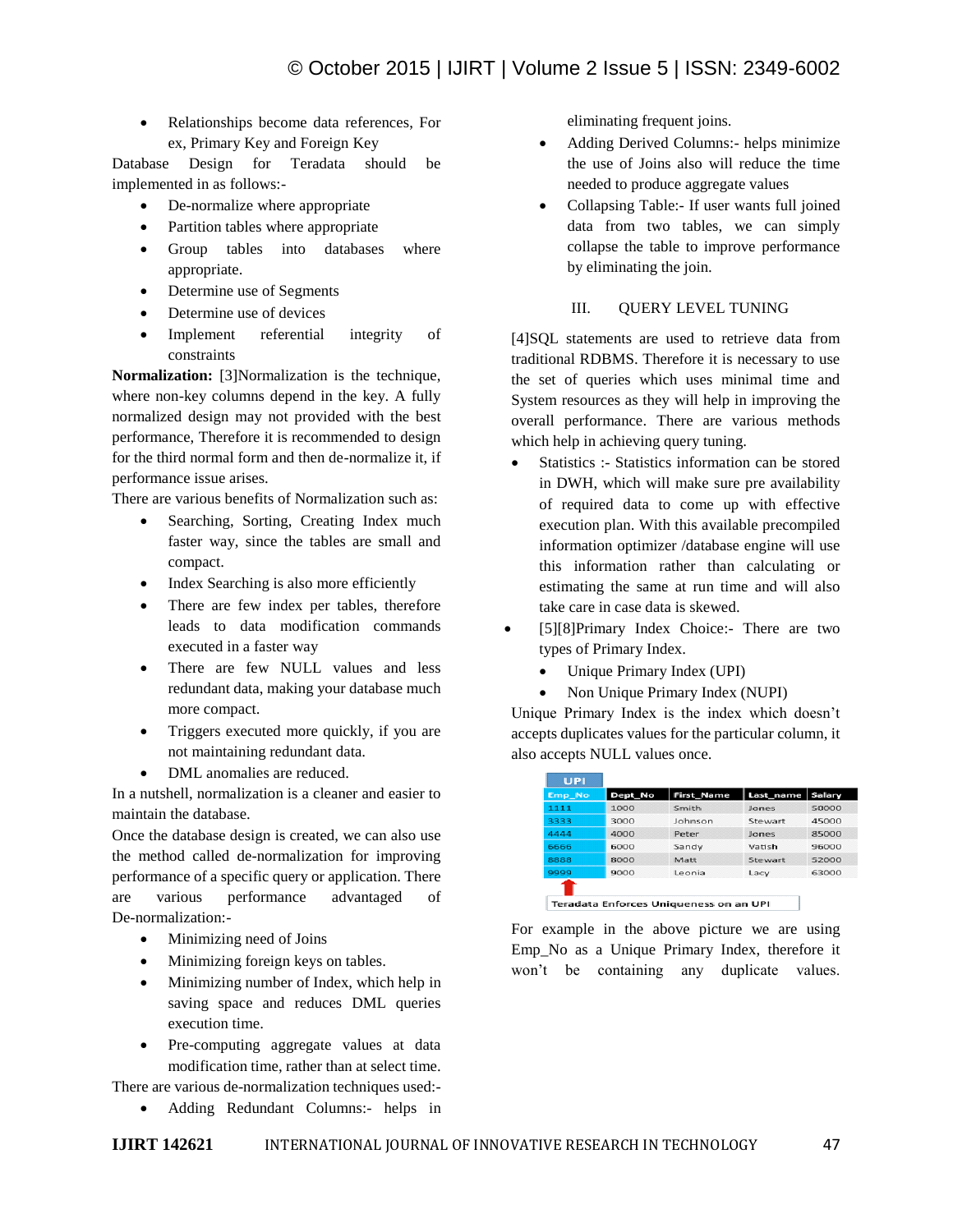# © October 2015 | IJIRT | Volume 2 Issue 5 | ISSN: 2349-6002



Whereas, Non unique primary Index as the name suggests can contain duplicate values and also accepts NULL values. As the example shows Last Name as the example of Non Unique Primary Index, which can accept duplicates value, As Jones comes twice in the table.

Primary Index is the Index, according to which Teradata distributes data to the AMP and while retrieving, takes data from disc to the particular AMP. Therefore to make an optimized query one should make sure to use a Primary Index column in a where condition and also in joins. Primary Index are created at the time of table creation and can't be created later on, therefore if condition demands of creation of a different primary index then one should make use if a temporary table or a volatile table which has the same structure and content like the original table but a different primary index. Therefore in a nutshell, PI is useful for

- Distribution of Data
- Retrieval of Data
- Join Operations
- [5][11]Teradata Indexing Techniques:- We can also use secondary Index for query tuning in situations where a particular columns is used again and again in a where column. Using Secondary Index increases the spool space and reduces the I/O, which provides and alternate path to the data. There can be around 32 secondary index created on the table, which can be created or dropped at the run time, or even after the table is populated. In SI a sub table is created on each AMP. Similar to Primary Index, there are two types of Secondary Index namely.
	- Unique Secondary Index (USI)
	- Non Unique Secondary Index (NUSI)



The definition of the USI and NUSI are similar to UPI and NUPI, as USI doesn't accepts duplicates, whereas NUSI can accept duplicate values. Another important aspect of Secondary Index is 2 Amp Operation and All Amp Operation. 2-AMP Operations occurs in case of USI, whereas All AMP operation occurs in case of NUSI, It is always suggested to collect stats on NUSI Index.

Above examples show a 2-AMP Operation and FULL AMP Operation.

[12]Another technique would be use of partitioning, which is nothing but another performance enhancement procedure. By using partitioning, we make sure that the table is not a full table scan and only particular part of the AMP is scanned, As it is done on AMP and not on the disk.

It can be done on any column and have to be defined while creating a table. As volume of data of data is increases, we move to partitioning rather than using SI, as it used SPOOL whereas SI uses PERM space. Also PPI (Partition Primary Index) is used, which is nothing but partition applied on a Primary Index column, to avoid full table scan.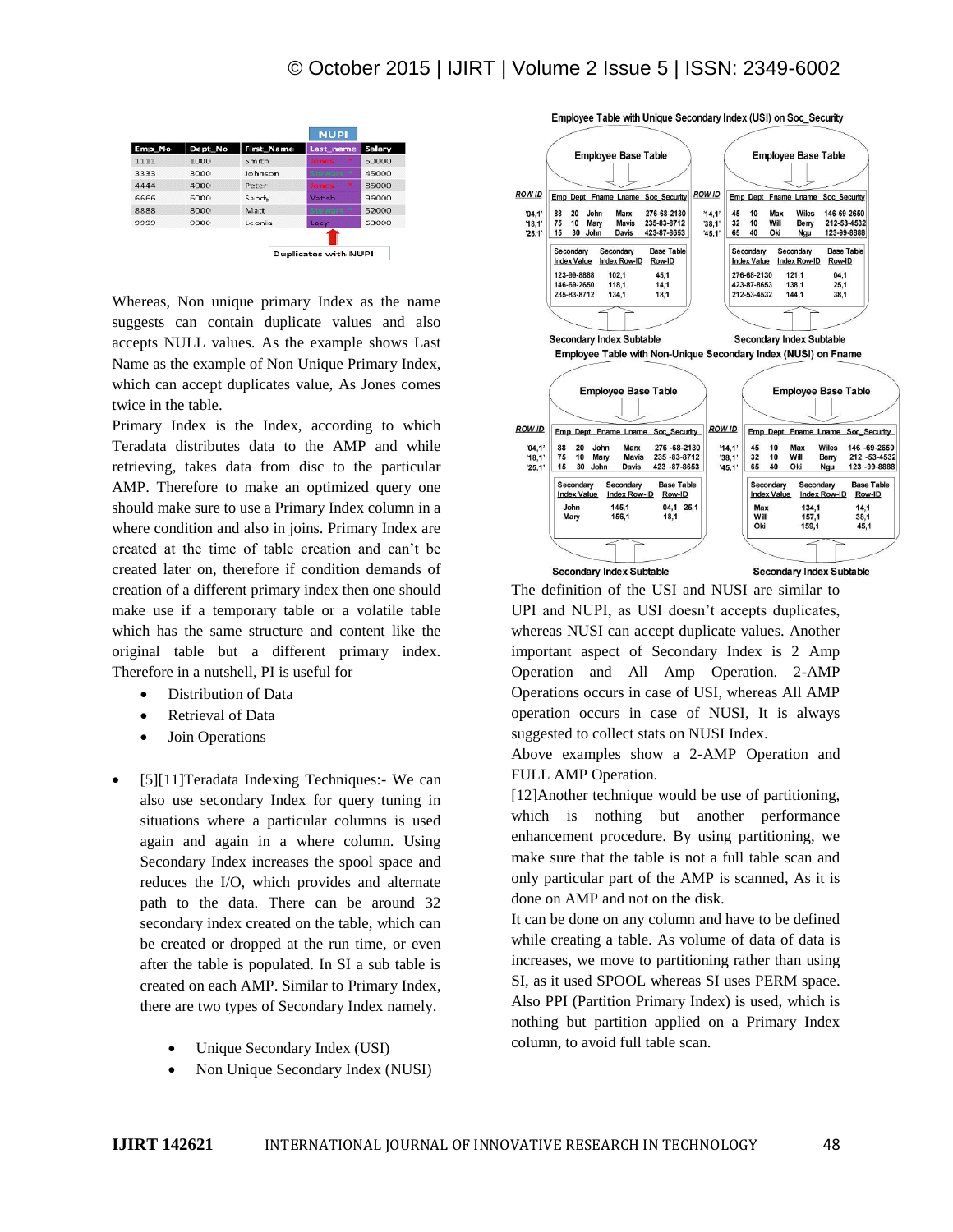# © October 2015 | IJIRT | Volume 2 Issue 5 | ISSN: 2349-6002

| AMP <sub>1</sub> |                   |                     |  |
|------------------|-------------------|---------------------|--|
| Order Table      |                   |                     |  |
| <b>Row Hash</b>  | <b>Order Date</b> | <b>Order Number</b> |  |
|                  | (PI)              |                     |  |
|                  | 02-01-2003        | 99                  |  |
|                  | 01-01-2003        | 88                  |  |
| 8                | 03-01-2003        | 95                  |  |
| 9                | 01-02-2003        | 6                   |  |
| 80               | 01-05-2003        | 77                  |  |
| 87               | 02-04-2003        | 14                  |  |
| 98               | 03-02-2003        | 17                  |  |

If we have to find out the order number in for  $1<sup>st</sup>$ month then it will require the full table scan, whereas in the second ex, we see that only that portion of the AMP will be scanned which has the order number from the  $1<sup>st</sup>$  month. Therefore, it is much more efficient to use partitioning in large tables.

| AMP <sub>1</sub>   |                   |                     |
|--------------------|-------------------|---------------------|
| <b>Order Table</b> |                   |                     |
| <b>Row Hash</b>    | <b>Order Date</b> | <b>Order Number</b> |
|                    | (PI)              |                     |
| 5                  | $01 - 01 - 2003$  | 88                  |
| q                  | 01-02-2003        | ĥ                   |
| 80                 | 01-05-2003        | 77                  |
|                    | 02-01-2003        | 99                  |
| 87                 | 02-04-2003        | 14                  |
| 8                  | 03-01-2003        | 95                  |
| 98                 | 03-02-2003        | 17                  |

- Query Rewriting:- It is a process to deal with the making changes in the SQL part which can further improve the performance. It can be done in various ways. For ex:-
	- Using DISTINCT instead of GROUP BY in columns having different values.
	- Union statement should be used for breaking large SQL statement, and can be executed in parallel.
	- Left table should be greater row count than the right table in case of a join.
	- For best results, PI columns of both the tables should be in the join condition. Also those columns should have same data type and size of the data type.
	- Also various other things depending on the business logic, where we can use left join in place of an Inner Join.
- Real Time Monitoring:- Real time monitoring is nothing but making sure that how the query is running on viewpoint or PMON. It can help detect the problems which are causing skew. It can be due to bad join used missing statistics collection therefore it is necessary to have statistic collection on the table. It is of basically three types
	- Low Done on all the PI Columns
	- Medium Done on all the after where

columns

- $\bullet$  High Done on table level
- Comparison Of Resource Usage:- It a nothing but measure of resource usage, we can get result such as
	- Total CPU Usage
	- Spool Space needed
	- The LHR (Ratio between CPU and I/O usage)
	- CPU Skew
	- Skew impact on CPU

### IV. SYSTEM OR APP LEVEL TUNING

[9]Application level Tuning can help companies save a lot on there system resource and hence money.

All of us have seen queries that perform unnecessary full-table scans or other operations that consume too many system resources contrary to the amount of data they process. Application tuning is a process to identify and tune target such applications for performance improvements and proactively prevent application performance problems.

STEP 1: Identifying Problematic Queries and hence area of Improvement.

Data warehouses can handle millions of queries a day. However a suspect query is one that either consumes too many system resources irrelevant of the amount of data involved or is not taking advantage of Teradata parallelism. While most DBAs are aware of the problem queries that most affect system performance, there are several ways to help prioritize what to tackle first. One way is to analyze Re Usage Data looking for the days or times of the day when the system is running close to or at 100% busy. Amp Usage data can be used to identify a particularly consumptive application or group of users. When it gets down to the real tuning analysis, though, DBQL data is the place to go.

STEP 2: Recording Similar Queries:

DBQL should be used to find specific incidents of problem queries, it can also be used to examine the frequency of a problem query. In this scenario, a DBA might notice that a marketing manager runs a problem query every Monday morning, and the same problem query is run several times a day by various users. Identifying and documenting the frequency of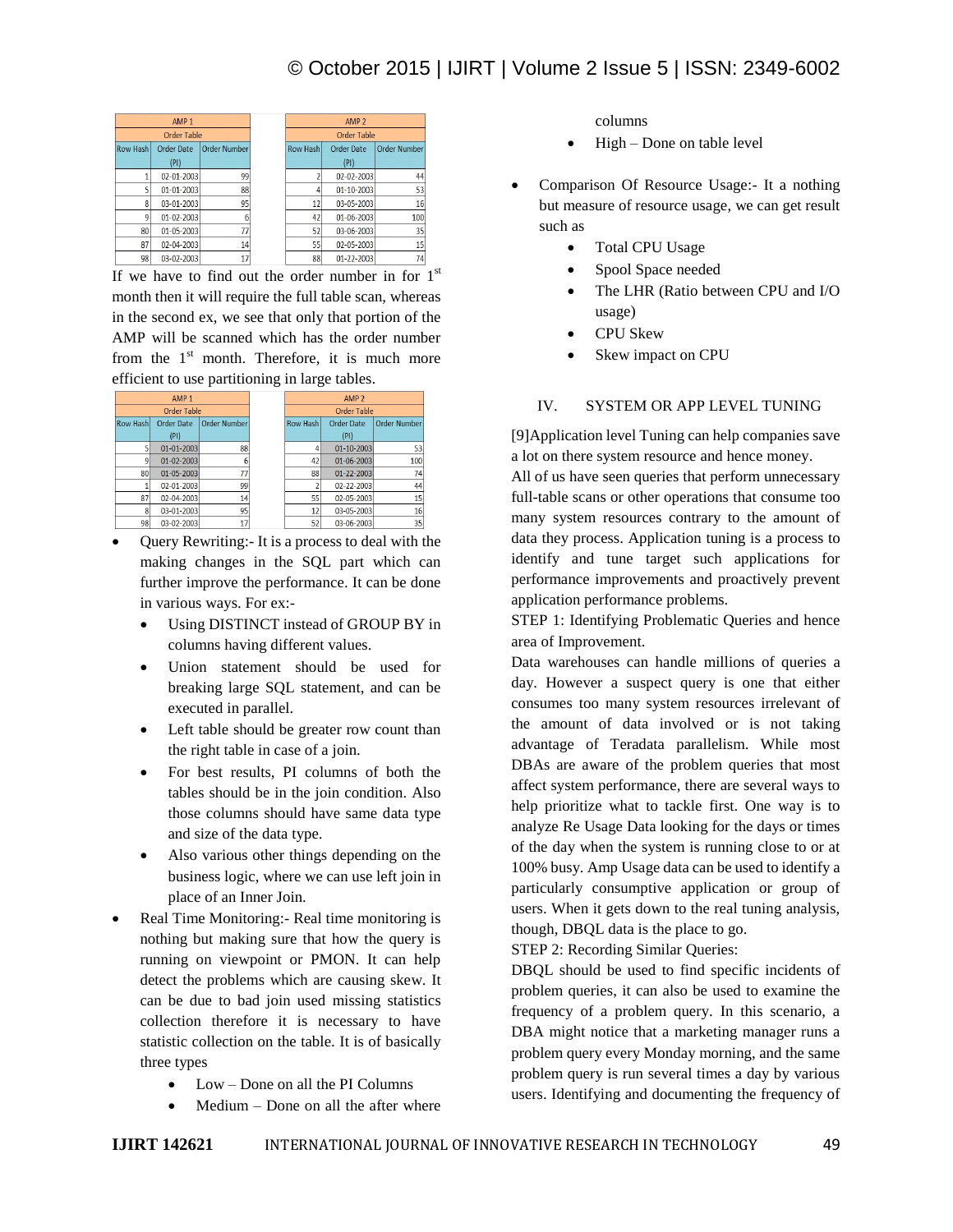problem queries offers a more comprehensive view of the queries affecting data warehouse performance and helps prioritize tuning efforts.

STEP 3: Actually Tuning the Query:

Identifying problem queries and recording instances of like queries is easy; the difficulty is analyzing and tuning a specific query. There is lot of expertise, time and attention to details required to tune such queries. There are various techniques that can help us in that:

- Using Query Explain Plan.
- DBQLSTEP table details to pin point the problematic step.

STEP 4: Translating gains to Business values

This is the most important step in System tuning . Basically this is how IT will come to know how valuable improvement is for them.

Determining business value can be broken into calculations and sub-calculations. Check the impact of making a tuning change: Monthly CPU saved = Total old CPU for a month X the average improvement percent.

STEP 5: Implementing and Tracking:

Once We have finalized and implemented the solution we have to document it and track it for couple of days so confirm if it works as per plan. Following things can be documented:

- Query optimization process
- Options found and tested
- Best option
- Options discarded, and why
- Lists of what still needs testing
- Observations and recommendations
- Anticipated savings

Application tuning focuses on returning capacity to a system by concentrating on query optimization. Through application tuning, database administrators (DBAs) look for queries wreaking havoc on the system and then target and optimize those queries to improve system performance and prevent application performance problems.

# V. WORKLOAD MANAGEMENT

[10]Activities performed by the user are nothing but requests and workload is a group of similar requests and to manage those requests in a way so that all users can utilize it to the fullest is known as workload management and this forms an important part of current mixed workload environment. It is much

better to keep the request of similar types in a same group so that instead of applying a setting for each request, we can apply setting for the whole group. For ex if a particular type of request is a high priority and need to be resolved in an urgent basis. Therefore instead of applying ad-hoc setting to that one, we can just simply put it in a group which handles all ad-hoc and high priority requests.

Also doing this provides us with the better overview of how system is used and by which group in a particular. We can change the group of the user anytime we want. For example, if a user who generally uses a complex queries and is given a high priority group, we can change the group if we feel, its taking more CPU or because other users are in queue for long time due to this. Also we can create different queues for different group which further helps us in making it more efficient. For example there are two types of users, one who uses complex queries and the other who uses simple select queries, therefore the one with simple queries might have to be queue for long time, as the complex one will take time. So to avoid these kind of cases, we create separate queues for different groups.

There are priority assigned to the groups according to the types of queries they execute. For examples,

- Very High Priority used for tactical queries such as short select, where multiple tables are joined. We used the concept of Join Index in this.
- High Priority used for mini batch, such as daily FASTLOAD, MLOAD.
- Medium Priority used in the strategic Complex queries, such as joins, stored procedure and macros
- Low Priority used in Batch Reports.

This whole workload management is done by priority scheduler tool. It is basically used for sharing of resources:-

 Resource partition is nothing but the groups we create to distinguish between the users and types of queries. Priority scheduler provides zero as default value, and there can be more additional resource partition. It is the resource partition, which carries weight and compared with the other resource partitions.